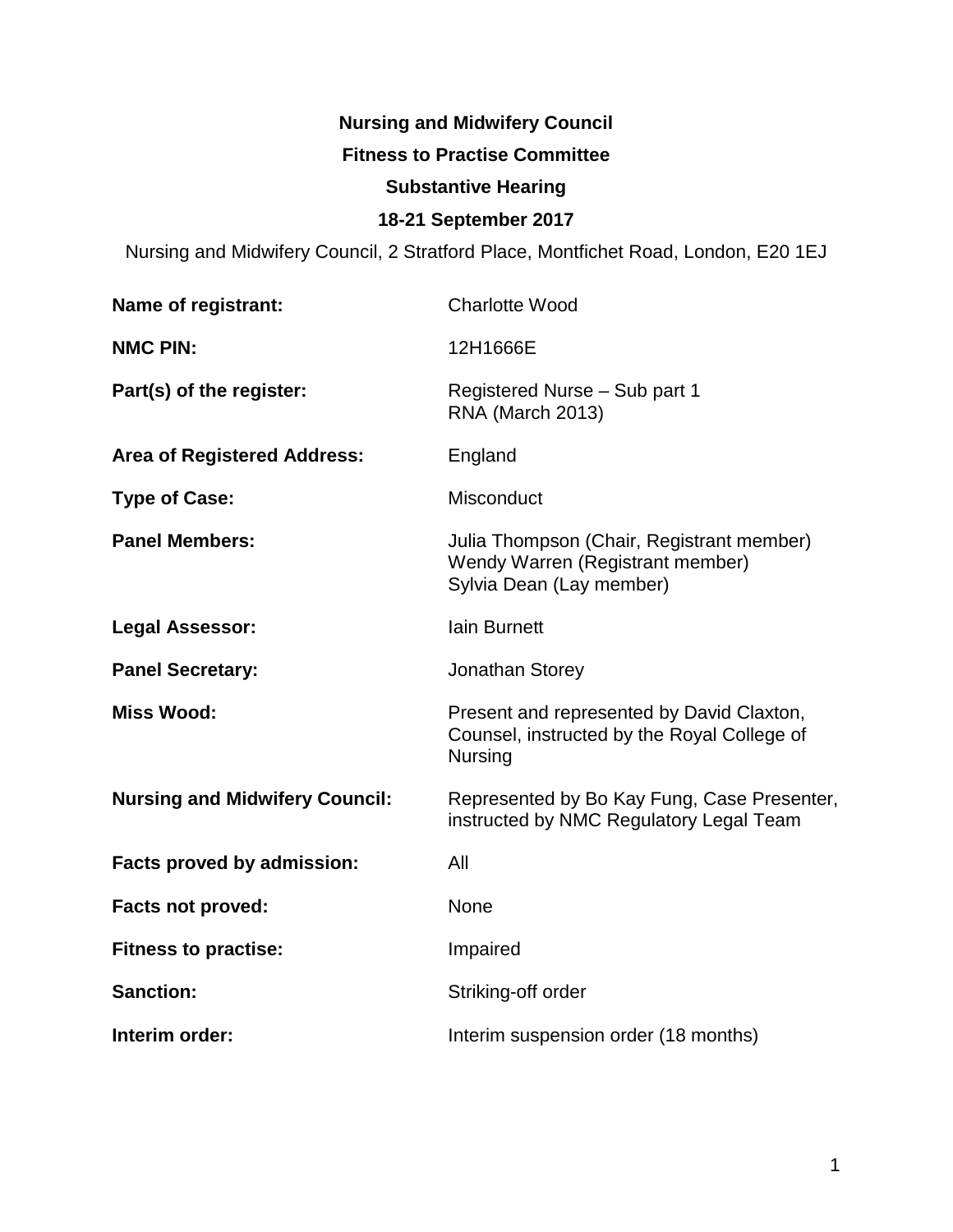# **Details of charge (as amended):**

That you:

- 1. Whilst employed as a Band 5 registered nurse at Royal Brompton and Harefield Hospital, between December 2014 and February 2015:
	- 1.1Took from the Trust supplies, one or more of the following medications for your own use, without authorisation:
		- a. Zopiclone; **(PROVED BY ADMISSION)**
		- b. Diazepam; **(PROVED BY ADMISSION)**
		- c. Codeine. **(PROVED BY ADMISSION)**
	- 1.2Your actions in charge 1.1 above were dishonest in that you knew you were not authorised to take it. **(PROVED BY ADMISSION)**
- 2. Whilst employed as a band 5 Staff Nurse at Glenfield Hospital:
	- 2.1Between September 2015 and October 2016 took from the Trust supplies, an unknown quantity of one or more of the following medications for your own use –
		- a. Lorazepam; **(PROVED BY ADMISSION)**
		- b. Diazepam; **(PROVED BY ADMISSION)**
		- c. Codeine. **(PROVED BY ADMISSION)**
	- 2.2On 13 August 2016 took from the Trust supplies, an unknown quantity of one or more of the following medications for your own use –
		- a. Lorazepam; **(PROVED BY ADMISSION)**
		- b. Diazepam; **(PROVED BY ADMISSION)**
		- c. Codeine. **(PROVED BY ADMISSION)**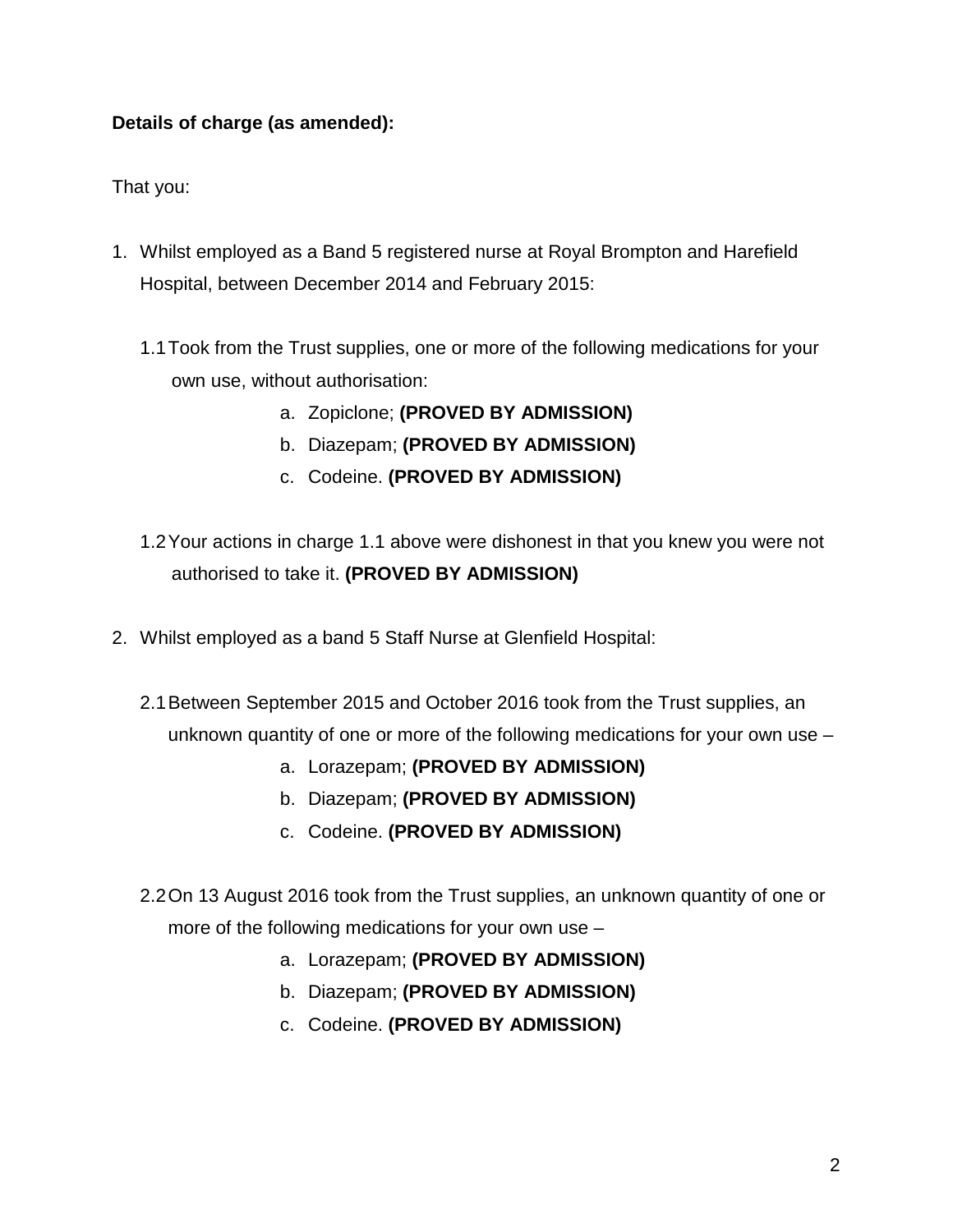- 2.3Your actions in charges 2.1 and/or 2.2 above were dishonest in that you knew you were not authorised to take it. **(PROVED BY ADMISSION)**
- 2.4On 13 August 2016 consumed an unknown drug whilst on duty. **(PROVED BY ADMISSION)**
- 2.5On 1 September 2016, you attended Leicester and Rutland Magistrates Court and pleaded guilty to Theft by Employee. **(PROVED BY ADMISSION)**

AND in light of the above your fitness to practise is impaired by reason of your misconduct.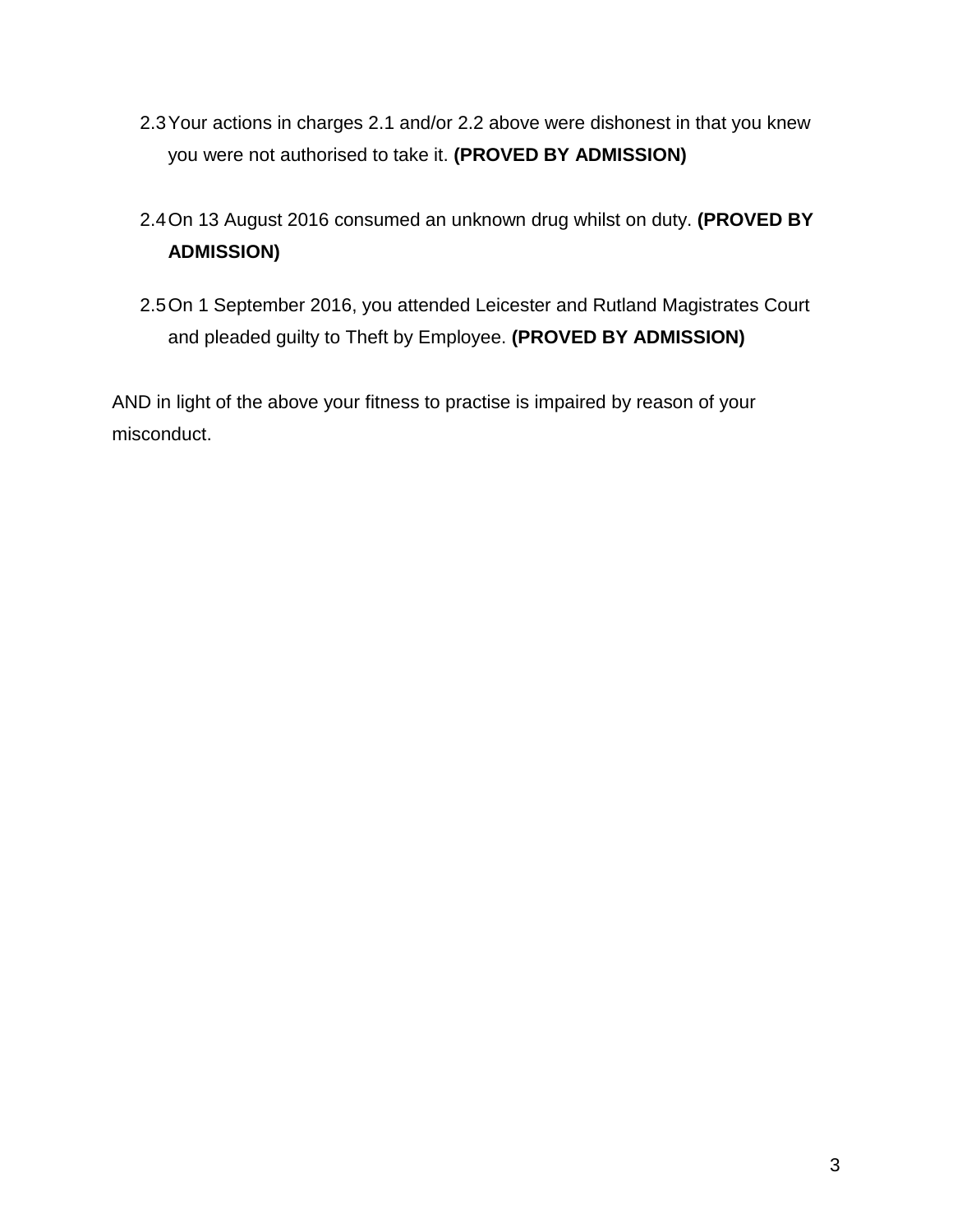# **Decision and reasons on application to amend the charge**

The panel heard an application made by Ms Fung, on behalf of the NMC, to amend the wording of charge 2.5.

The proposed amendment was to remove the reference in that charge to a 'conviction'. You attended Leicester and Rutland Magistrates Court and pleaded guilty to Theft by Employee, and you received a conditional discharge for 24 months. It was submitted by Ms Fung that the proposed amendment would provide clarity and more accurately reflect the evidence and the law. The reason for this is s14(1) of the Powers of the Criminal Courts Act (Sentencing) 2000 states that a conditional discharge is deemed not to be a conviction.

# Original charge

2.5 Received a conviction for Theft by Employee at Leicester and Rutland Magistrates Court on 1 September 2016.

# Charge as amended

2.5 On 1 September 2016, you attended Leicester and Rutland Magistrates Court and pleaded guilty to Theft by Employee.

Mr Claxton, on your behalf, submitted that he had no objection to the proposed amendment.

The panel accepted the advice of the legal assessor that Rule 28 of the Nursing and Midwifery Council (Fitness to Practise) Rules 2004 (the Rules) states:

28.—(1) At any stage before making its findings of fact, in accordance with rule 24(5) or (11), the Investigating Committee (where the allegation relates to a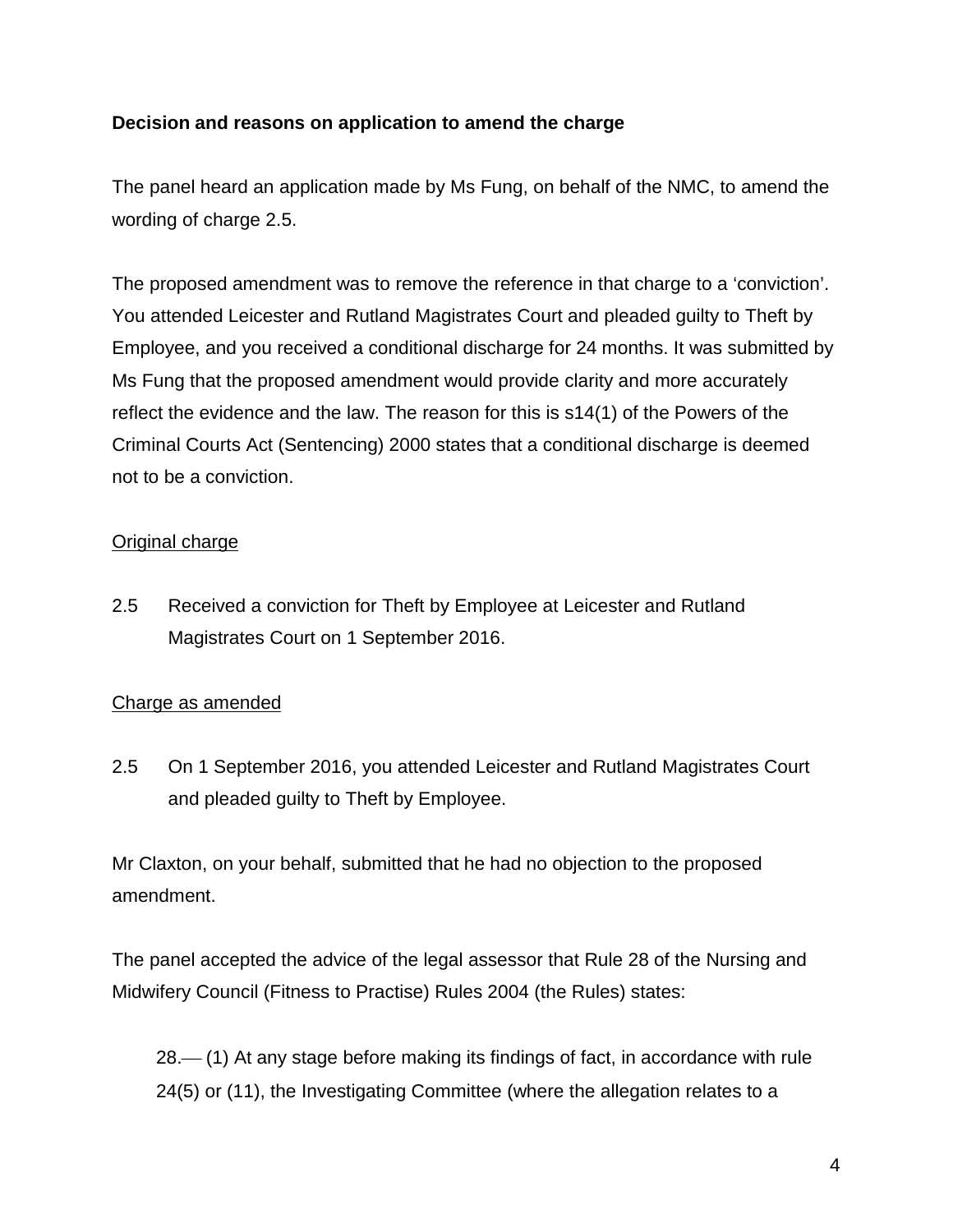fraudulent or incorrect entry in the register) or the Fitness to Practise Committee, may amend

- (a) the charge set out in the notice of hearing; or
- (b) the facts set out in the charge, on which the allegation is based,

unless, having regard to the merits of the case and the fairness of the proceedings, the required amendment cannot be made without injustice.

(2) Before making any amendment under paragraph (1), the Committee shall consider any representations from the parties on this issue.

The panel was of the view that such an amendment, as applied for, was in the interests of justice. The panel was satisfied that there would be no prejudice to you and no injustice would be caused to either party by the proposed amendment being allowed. It was therefore appropriate to allow the amendment, as applied for, to ensure clarity and accuracy.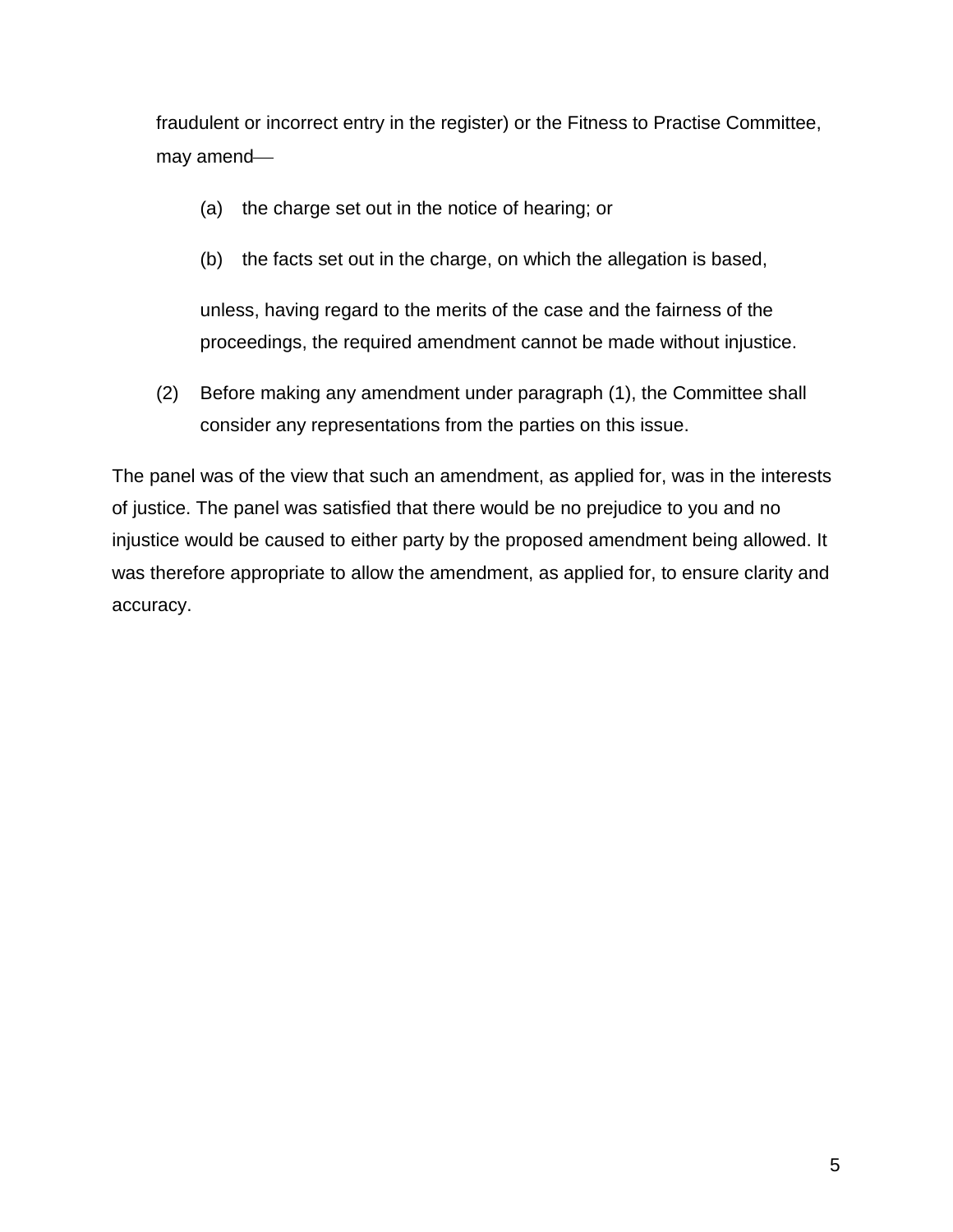#### **Decision and reasons on application under Rule 19**

At the outset of the hearing, Mr Claxton made a request that part of the hearing of your case be held in private on the basis that proper exploration of your case involves your health. The application was made pursuant to Rule 19 of the Rules.

Ms Fung indicated that she supported the application to the extent that any reference to your health should be heard in private.

The legal assessor reminded the panel that while Rule 19 (1) provides, as a starting point, that hearings shall be conducted in public, Rule 19 (3) states that the panel may hold hearings partly or wholly in private if it is satisfied that this is justified by the interests of any party or by the public interest.

Having heard that there will be reference to your health, the panel determined to hold such parts of the hearing in private. The panel determined to rule on whether or not to go into private session in connection with your health as and when such issues are raised.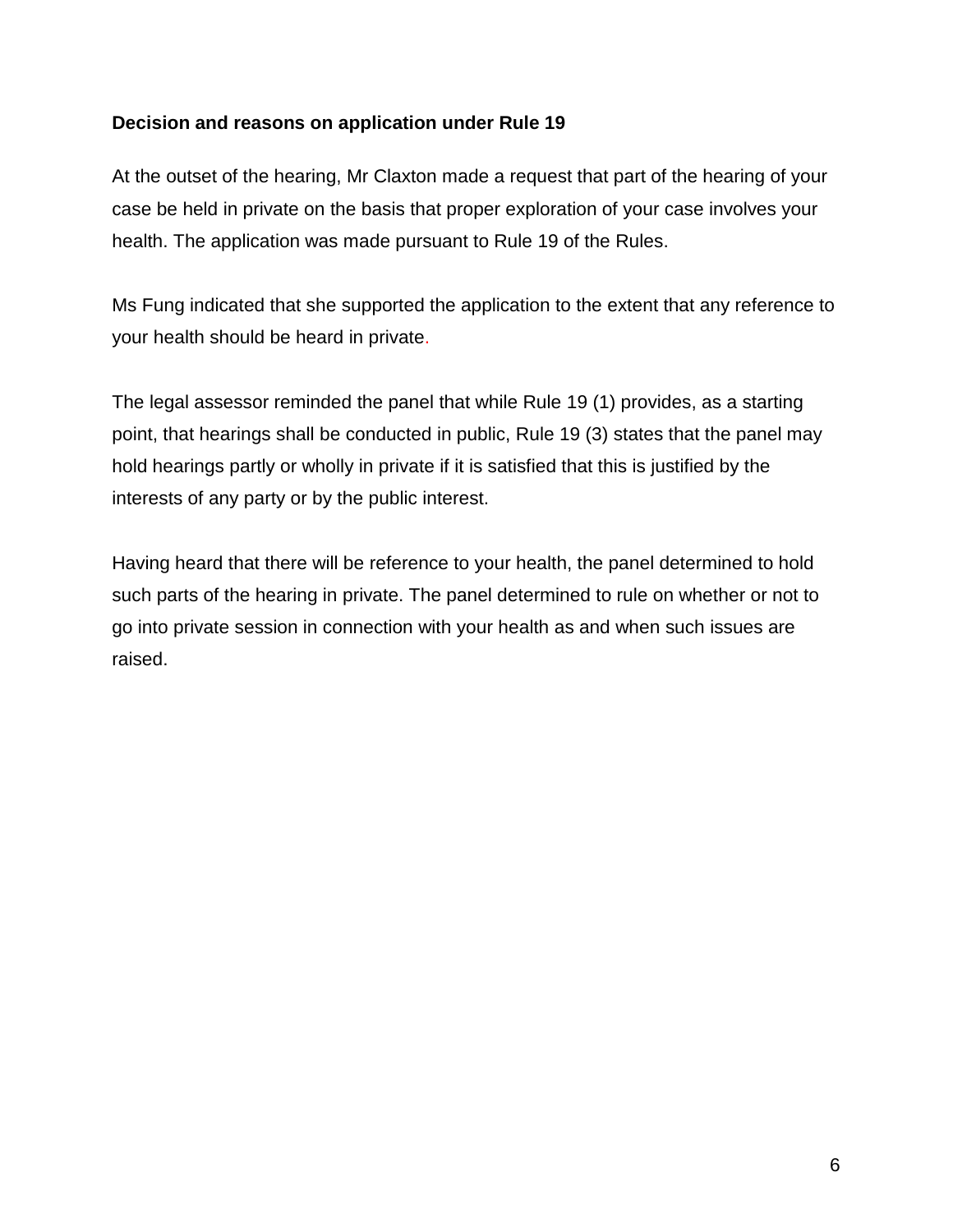#### **Background**

You were referred to the NMC by Royal Brompton and Harefield NHS Foundation Trust (Harefield), where you were working as a band 5 nurse on the High Dependency Unit from June 2014 until February 2015.

After a routine drug audit for the period of October – December 2014 showed quantities of zopiclone, diazepam and codeine were missing, Harefield undertook a local investigation. You were questioned by the ward sister in February 2015, you admitted taking the drugs, and were dismissed from Harefield.

You were subsequently employed as a band 5 nurse at the Clinical Decisions Unit at Glenfield Hospital (Glenfield) from September 2015. In July 2016, the Medicines Management Assistant at Glenfield noticed that more codeine had to be ordered than was normal. The assistant advised the Matron, who decided to monitor the codeine stocks from 24 July 2016. The monitoring showed that more codeine was going from the Clinical Decisions Unit drug cupboard than was being dispensed to patients. Other medications, such as zopiclone and diazepam, were also monitored and crossreferenced with the nurse duty list.

The culprit for the thefts was narrowed down to a few nurses, including yourself. By 13 August 2016, only your name remained on the list for a day shift when medication went missing. Police were contacted, your locker was searched and medication was found in your glasses case. You were subsequently arrested and charged with theft.

On 1 September 2016, you attended Leicester Magistrates Court where you pleaded guilty to Theft by Employee. You subsequently received a two-year conditional discharge and were required to pay costs.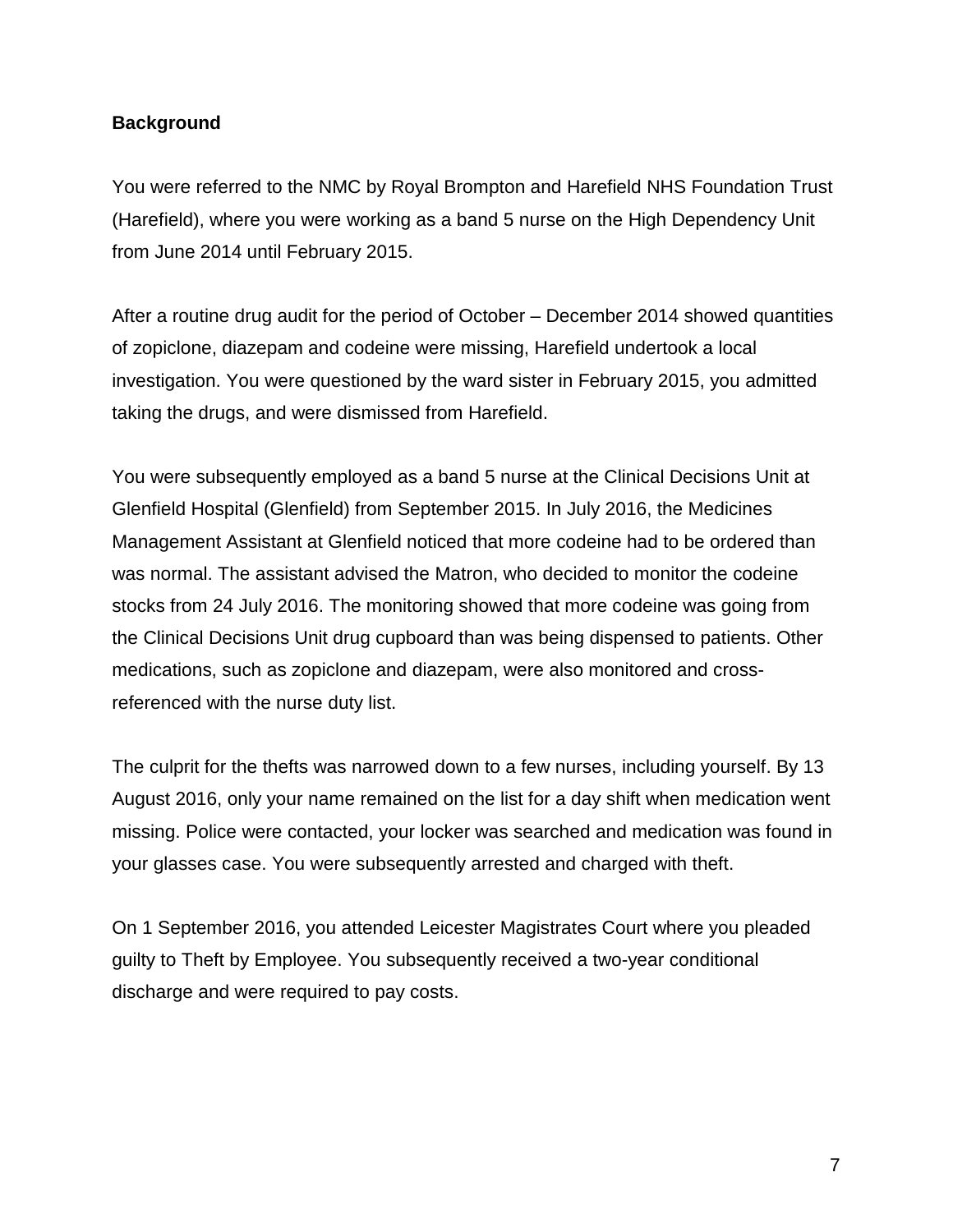# **Decision on the findings on facts and reasons**

Following the amendment to charge 2.5, you admitted all of the charges. These were therefore announced as proved by way of your admission.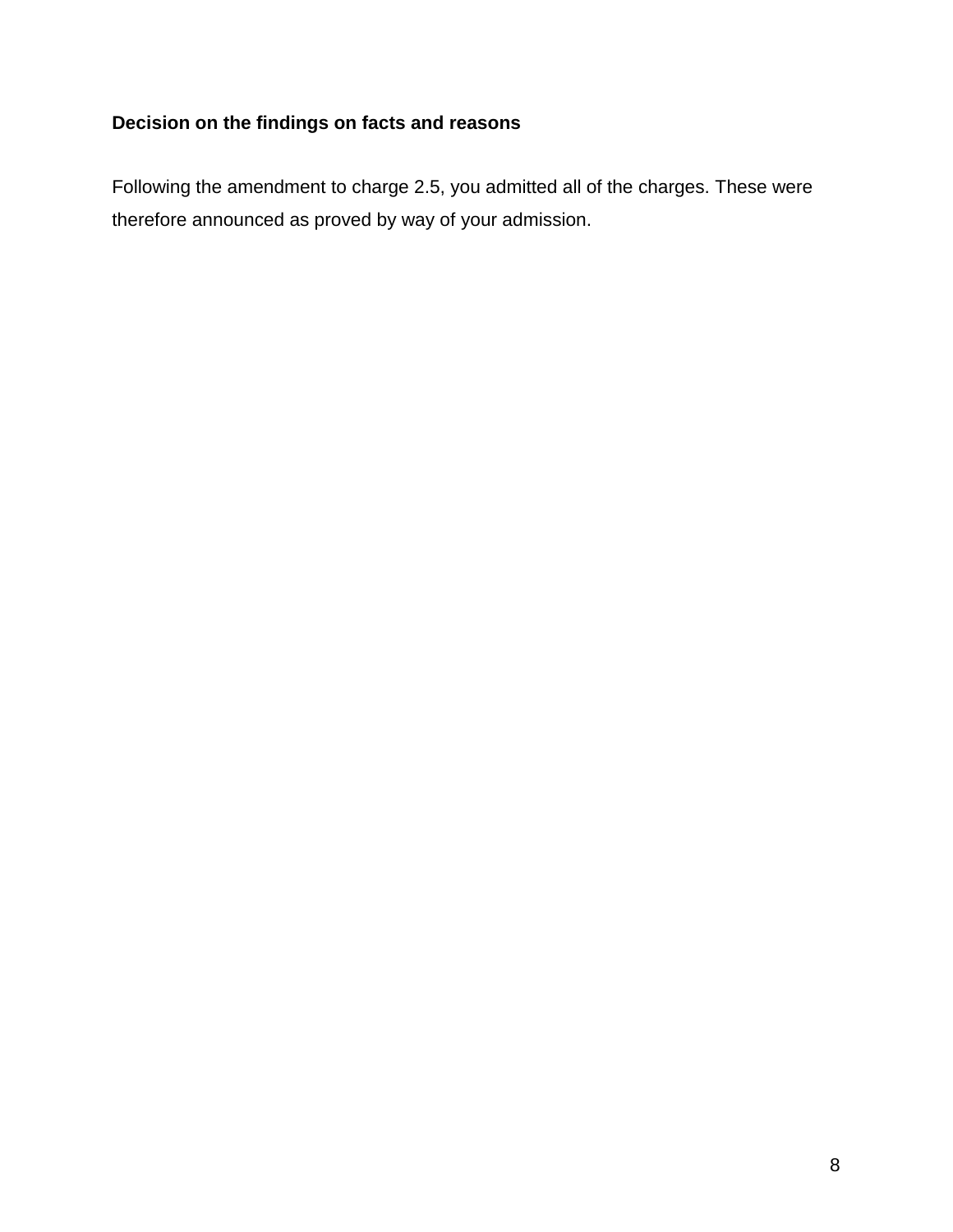#### **Misconduct and impairment**

Having announced its finding on all the facts, the panel then moved on to consider whether the facts found proved amount to misconduct and, if so, whether your fitness to practise is currently impaired. There is no statutory definition of fitness to practise. However, the NMC has defined fitness to practise as a registrant's suitability to remain on the register unrestricted.

You elected to provide oral evidence to the panel. [PRIVATE]

In her submissions, Ms Fung submitted that the NMC would need sufficient evidential basis about your current health before applying to incorporate an additional charge relating to health in this case. [PRIVATE]

Ms Fung invited the panel to take the view that your actions with respect to charge 1 amount to a breach of *The Code: Standards of conduct, performance and ethics for nurses and midwives 2008* (the 2008 Code). Ms Fung further invited the panel to take the view that your actions with respect to charge 2 amount to a breach of *The Code: Professional standards of practice and behaviour for nurses and midwives* (2015) ((the 2015 Code), together with the 2008 Code, the Codes). She then directed the panel to specific paragraphs in the Codes and identified where, in the NMC's view, your actions amounted to misconduct.

Ms Fung referred the panel to the case of *Roylance v GMC (No. 2)* [2000] 1 AC 311 which defines misconduct as a "word of general effect, involving some act or omission which falls short of what would be proper in the circumstances".

Ms Fung then moved on to the issue of impairment, and addressed the panel on the need to have regard to protecting the public and the wider public interest. This included the need to declare and maintain proper standards and maintain public confidence in the profession and in the NMC as a regulatory body. She referred the panel to the case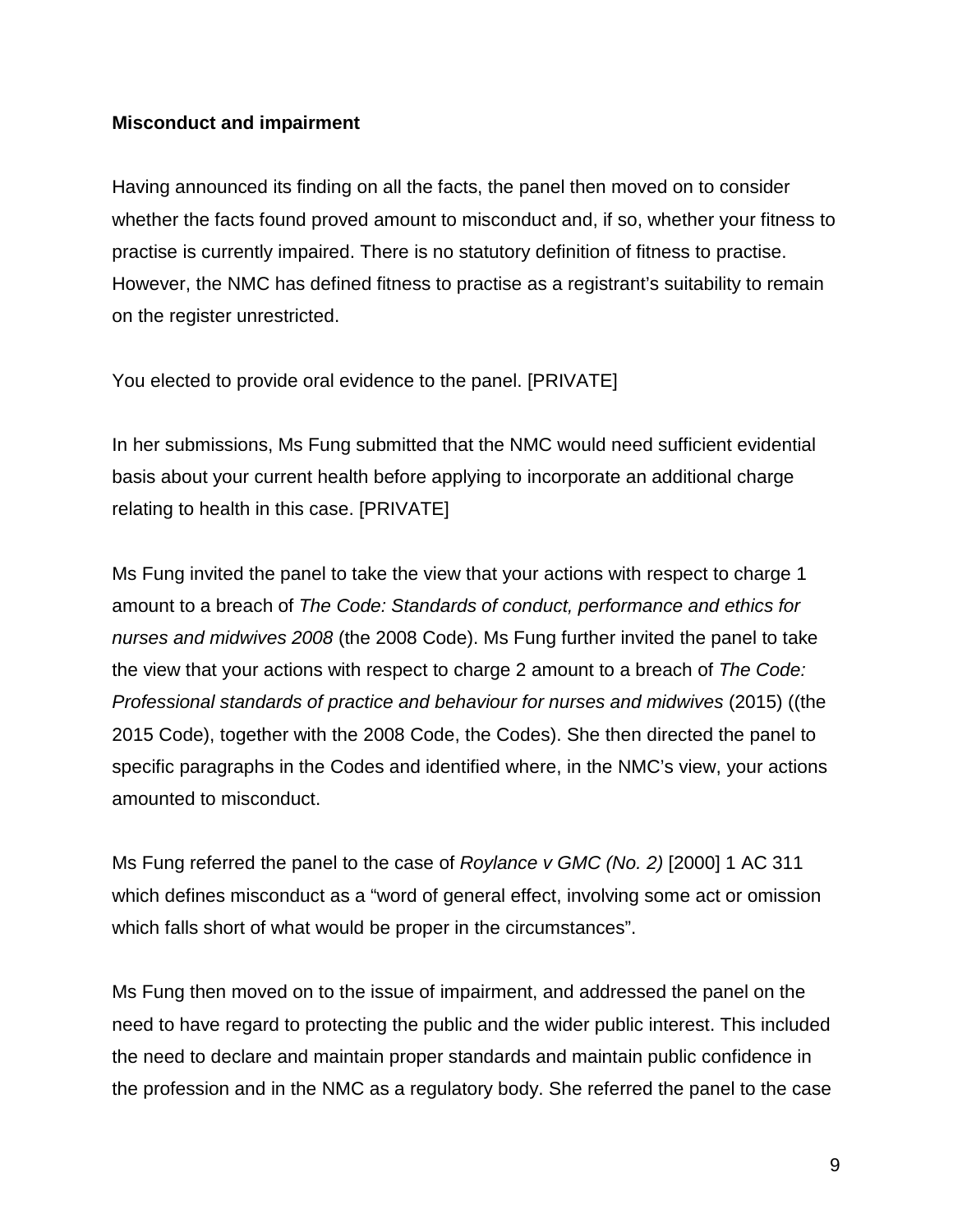of *Council for Healthcare Regulatory Excellence v (1) Nursing and Midwifery Council (2) Grant* [2011] EWHC 927 (Admin).

Mr Claxton submitted that [PRIVATE] your fitness to practise is currently impaired by reason of your health, rather than solely by reason of misconduct. As a result of the newly formed Fitness to Practise Committees (as opposed to panels of the Conduct and Competence Committee and the Health Committee), Mr Claxton submitted that there was no formal avenue to transfer your case to a panel that would explore it solely through reference to your health.

In the circumstances, Mr Claxton invited the panel to direct the NMC to amend the current set of charges to include a separate charge outlining that your fitness to practice is impaired by reason of your health. He invited the panel to proceed in a manner consistent with Rules 14 and 15, which have now been removed. Mr Claxton submitted that such an approach would preserve flexibility and be fair to you.

Mr Claxton went on to submit that, if the panel was not convinced to treat this case as one of impairment as a result of health, that any misconduct found proved could be qualified. He submitted that there was no evidence of actual patient harm, the monetary value of the medications you stole were low, and that the conventional hallmarks of traditional cases of dishonesty do not apply in this case.

Moving on to impairment, Mr Claxton submitted that you believe you are not ready to return to work. Mr Claxton submitted that you are remorseful for your actions [PRIVATE]. As such, Mr Claxton submitted that there was little risk of repetition of the conduct found proved.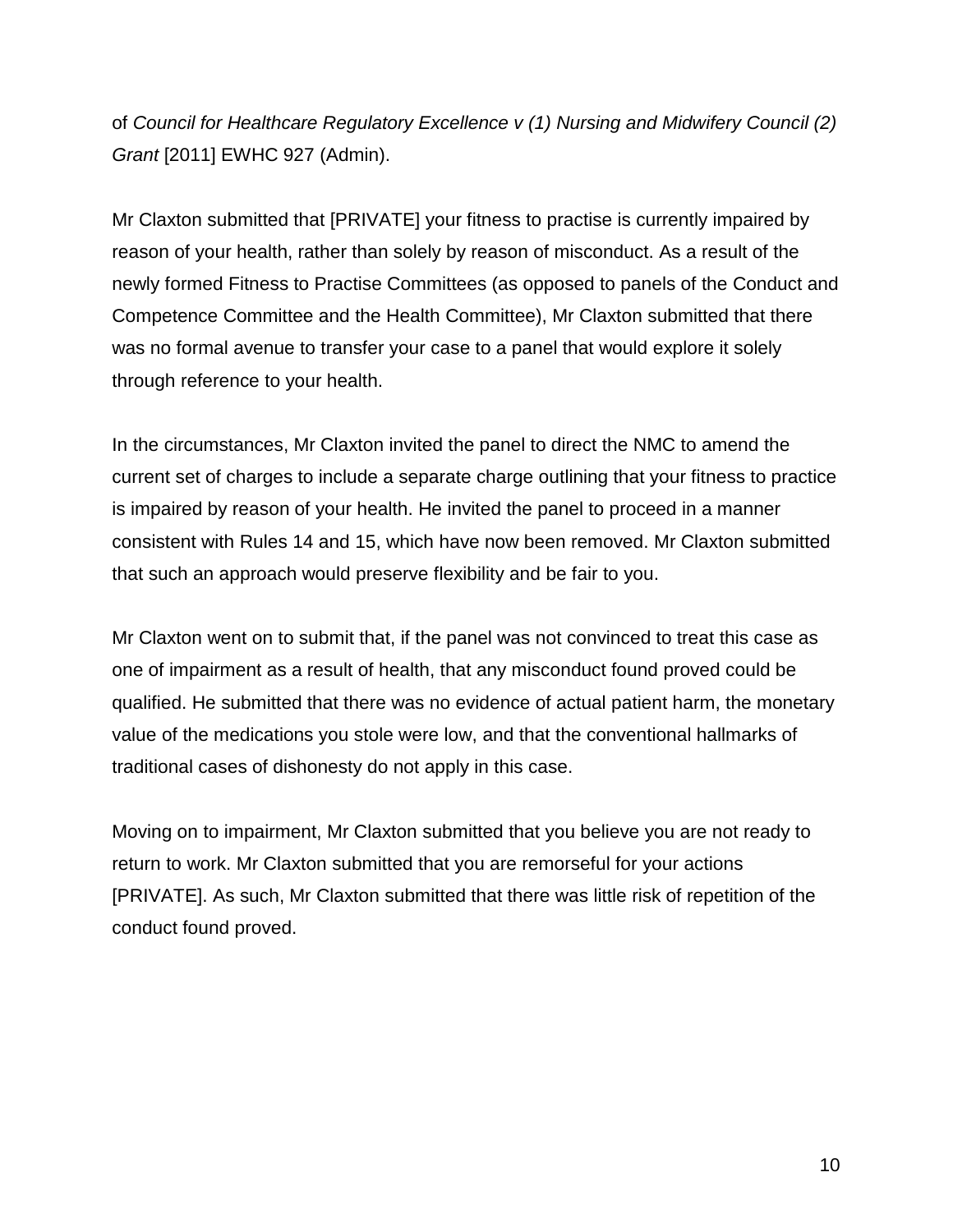#### **Decision**

The panel accepted the advice of the legal assessor, which made reference to a number of judgments that are relevant, including: *Roylance* and *Grant*. The legal assessor also advised the panel that it should first consider if the charges found proved are a result of your misconduct, or your health.

With regard to misconduct, the panel would adopt a two-stage process in its consideration, as advised. First, the panel must determine whether the facts found proved amount to misconduct. Secondly, only if the facts found proved amount to misconduct, the panel must decide whether, in all the circumstances, your fitness to practise is currently impaired as a result of that misconduct.

#### **Decision on head of impairment**

The panel considered the submissions of Ms Fung and Mr Claxton in relation to this case, and accepted the advice of the legal assessor.

The panel considered that [PRIVATE] the charges, involving two prolonged episodes of dishonesty and theft from your employer, are extremely serious. The panel applied an approach consistent in manner with Rules 14 and 15 (which have been removed) as urged by Mr Claxton. The panel considered whether at this stage it would rule out the possibility of a striking-off order. The panel concluded that it would not rule out the possibility of imposing a striking-off order, should this case reach the sanction stage. However, the panel considered that it could take your health into account as a factor, should this case reach the sanction stage.

For these reasons, the panel determined that it would consider whether the charges found proved amount to misconduct and, if so, whether your fitness to practise is impaired as a result of such misconduct.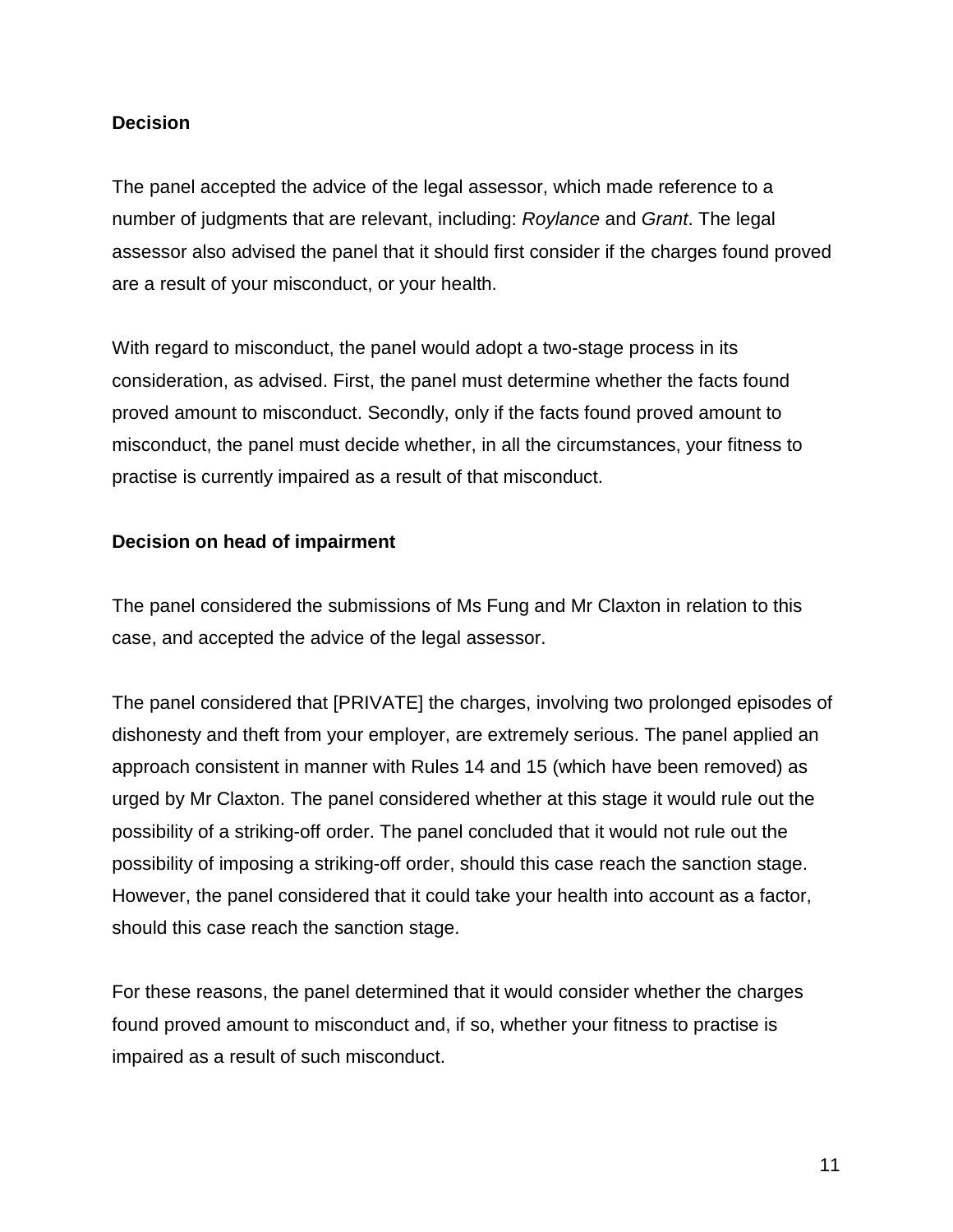# **Decision on misconduct**

When determining whether the facts found proved amount to misconduct the panel had regard to the terms of the Codes. The panel, in reaching its decision, had regard to the public interest and accepted that there was no burden or standard of proof at this stage and exercised its own professional judgement.

The panel was of the view that your actions did fall significantly short of the standards expected of a registered nurse, and that your actions amounted to breaches of the Codes. Specifically:

# 2008 Code

- Provide a high standard of practice and care at all times
- Be open and honest, act with integrity and uphold the reputation of your profession

As a professional, you are personally accountable for actions and omissions in your practice, and must always be able to justify your decisions.

You must always act lawfully, whether those laws relate to your professional practice or personal life.

- **32** You must act without delay if you believe that you, a colleague or anyone else may be putting someone at risk.
- **33** You must inform someone in authority if you experience problems that prevent you working within this code or other national agreed standards.
- **49** You must adhere to the laws of the country in which you are practising.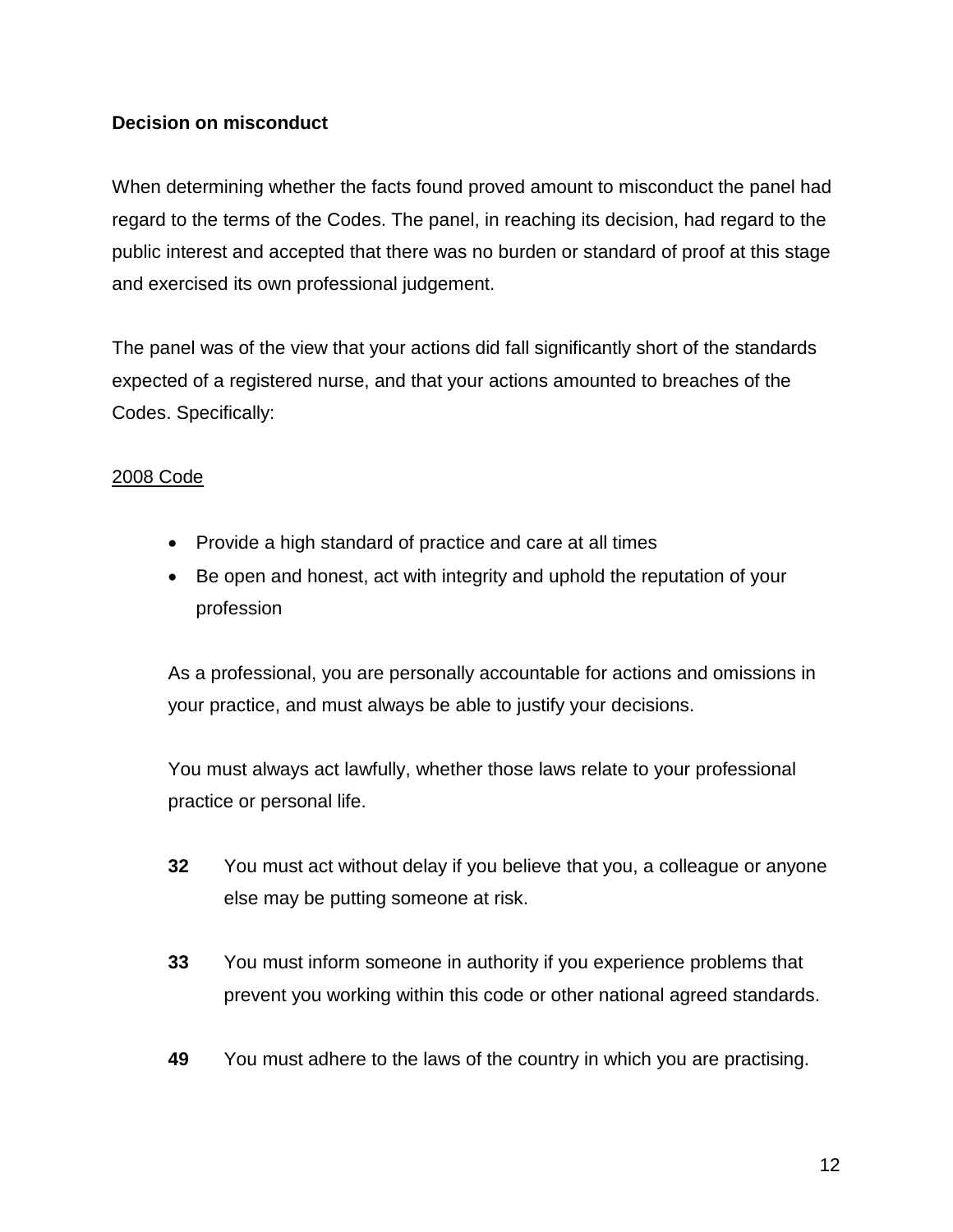- **51** You must inform any employers you work for if your fitness to practise is called into question.
- **57** You must not abuse your privileged position for your own ends.
- **61** You must uphold the reputation of the profession at all times.

#### 2015 Code

- **13.4** take account of your own personal safety as well as the safety of people in your care
- **16.3** tell someone in authority at the first reasonable opportunity if you experience problems that may prevent you working within the Code or other national standards, taking prompt action to tackle the causes of concern if you can
- **18.2** keep to appropriate guidelines when giving advice on using controlled drugs and recording the prescribing, supply, dispensing or administration of controlled drugs

# **19 Be aware of, and reduce as far as possible, any potential for harm associated with your practice**

**19.1** take measures to reduce as far as possible, the likelihood of mistakes, near misses, harm, and the effect of harm if it takes place

#### **20 Uphold the reputation of your profession at all times**

**20.1** keep to and uphold the standards and values set out in the Code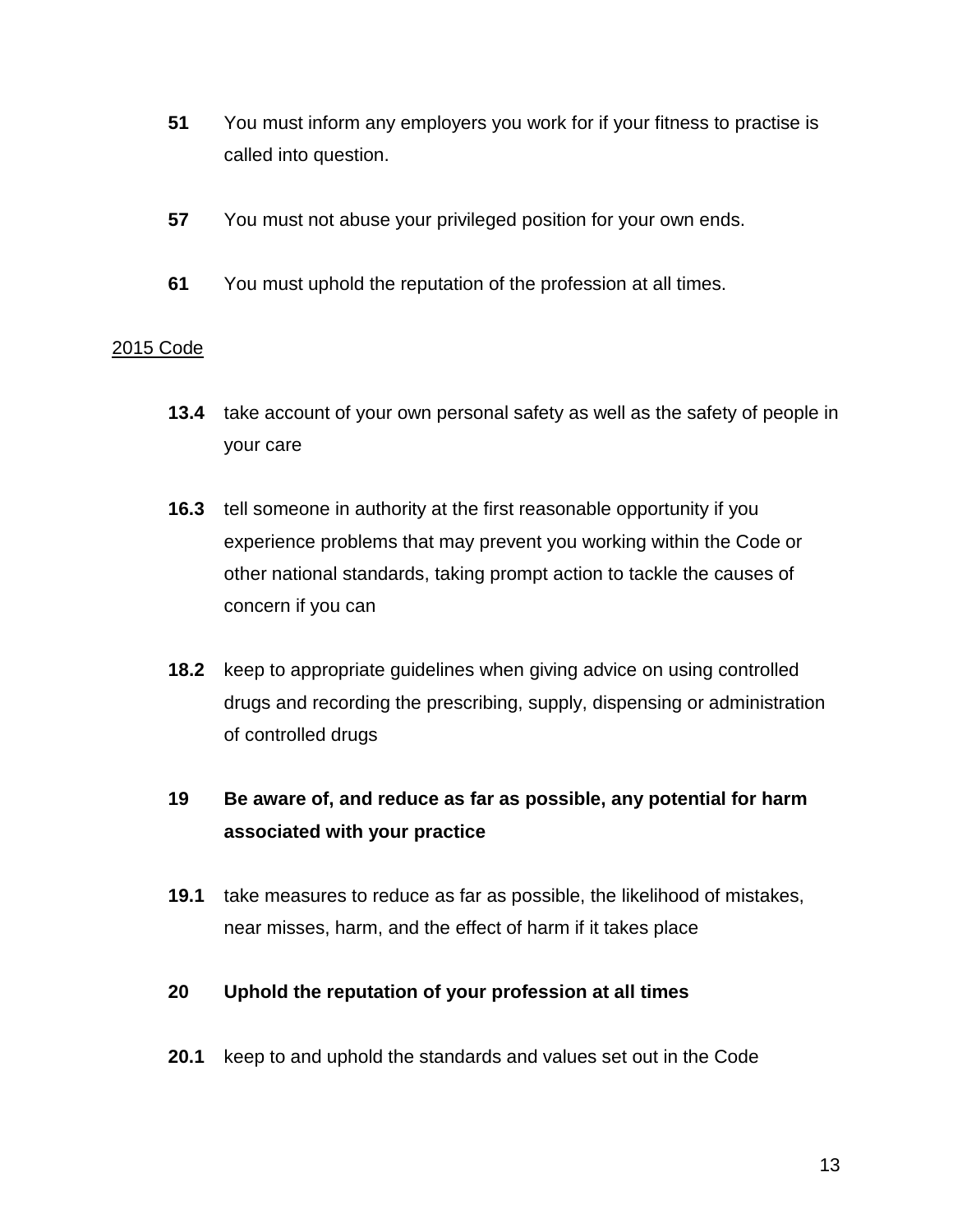- **20.2** act with honesty and integrity at all times…
- **20.4** keep to the laws of the country in which you are practising

The panel appreciated that breaches of the Code do not automatically result in a finding of misconduct. However, the panel was of the view that all of the charges, individually and cumulatively, were extremely serious. The panel considered that the theft of medication from your employer [PRIVATE] would be regarded by other nurses and members of the public as deplorable. The panel [PRIVATE] was also concerned that your actions in charge 1 were repeated when placed in a new hospital environment and formed the basis for the charges as set out in charge 2.

[PRIVATE] You had been dismissed from Harefield and had time away from nursing. You secured employment at Glenfield and, during the currency of your referral to the NMC, repeated your dishonest behaviour and stole medication from Glenfield. The panel considered that, in these circumstances, such conduct is extremely serious.

For these reasons, the panel found that your actions did fall seriously short of the conduct and standards expected of a registered nurse and amounted to misconduct.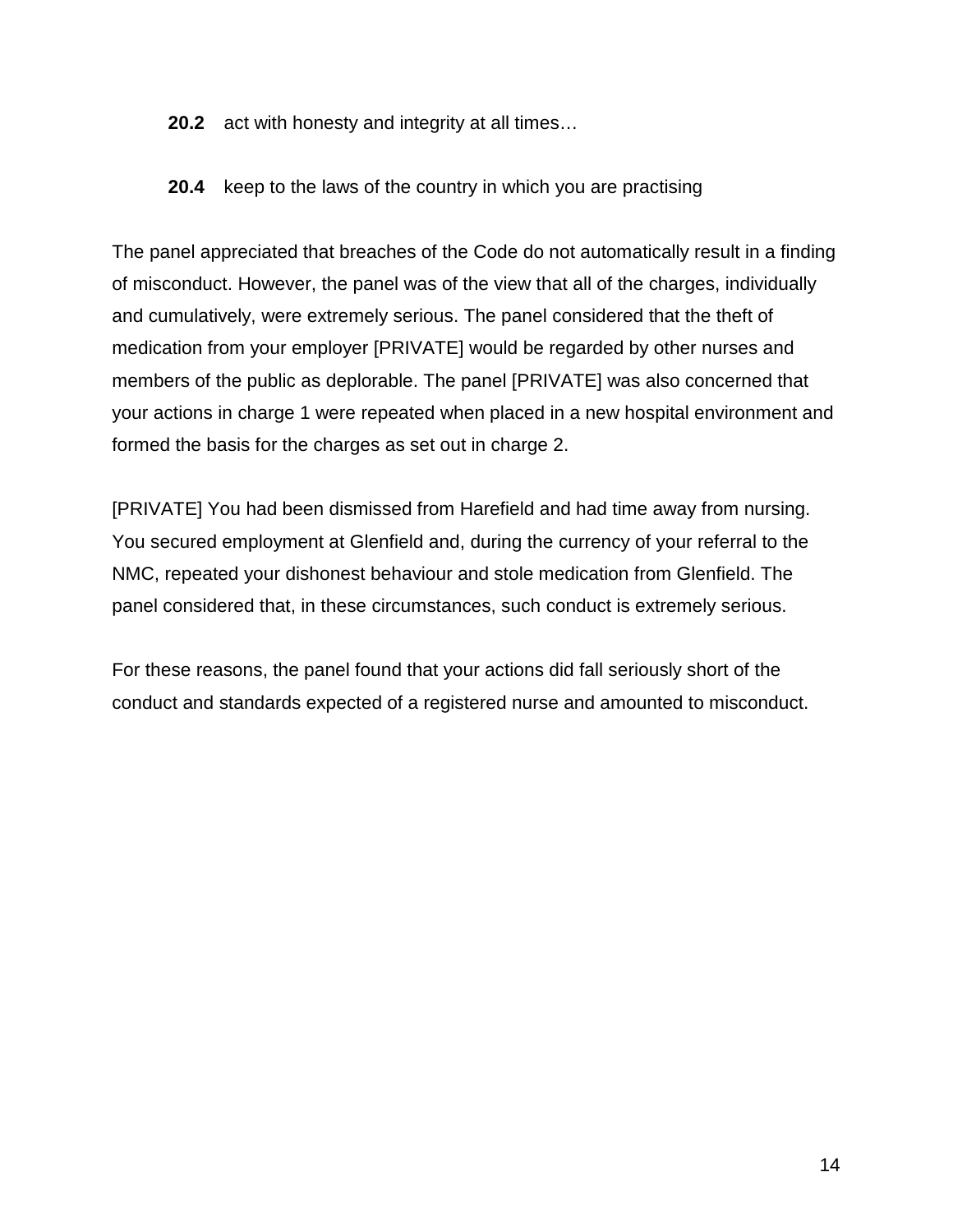#### **Decision on impairment**

The panel next went on to decide if as a result of this misconduct, your fitness to practise is currently impaired.

Nurses occupy a position of privilege and trust in society and are expected at all times to be professional. Patients and their families must be able to trust nurses with their lives and the lives of their loved ones. To justify that trust, nurses must be honest and open and act with integrity. They must make sure that their conduct at all times justifies both their patients' and the public's trust in the profession. In this regard, the panel considered paragraphs 74 and 76 of the judgment of Mrs Justice Cox in the case of *Grant* in reaching its decision.

The panel found that, by stealing medications from your employer [PRIVATE], you placed patients at unwarranted risk of harm. The panel also considered that your misconduct brought the nursing profession into disrepute. Your dishonesty, as a result of stealing medications, also breached a fundamental tenet of the nursing profession.

Before determining whether you are currently impaired, the panel assessed your credibility when providing oral evidence. [PRIVATE] The panel considered that you were very remorseful with regard to the events in the charges, but, in the panel's view, your remorse was primarily directed at how your actions impacted upon you. The panel also considered that you were less than forthright [PRIVATE].

Regarding your insight, the panel considered that, although you made full admissions to the charges at the outset of the hearing and apologised to the panel generally for your actions, you were not able to demonstrate sufficient understanding of how your actions placed patients at risk of harm for an extended period of time. In addition, when questioned during the course of this hearing about how you would handle the situation differently, you were not able to provide sufficiently detailed answers. Although you expressed remorse for your behaviour, the panel considered that such remorse was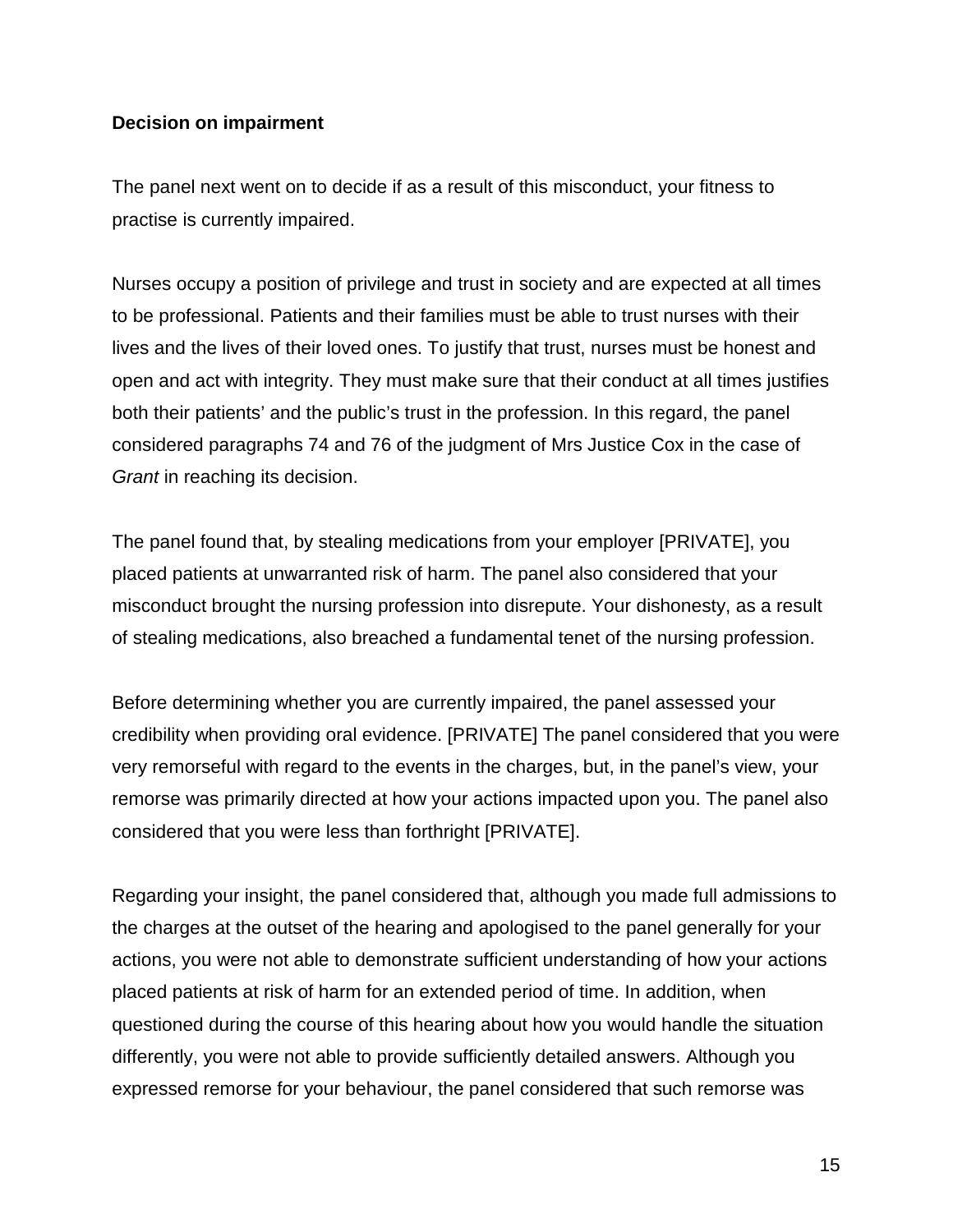concerned with how this had impacted upon you personally, and not necessarily how it had impacted upon patients, colleagues and the public at large. In particular, the panel was concerned that you stated that you only grasped the magnitude of your behaviour at Glenfield (and previously at Harefield) when you were subsequently arrested by the police for Theft by Employee. You stated that it was the police involvement which was why you would act differently and not repeat your behaviour. The panel considered that this demonstrated your lack of proper understanding of your professional responsibilities and duties.

The panel noted that your dishonesty is hard to remediate, irrespective of the personal circumstances that you found yourself in at the time of the events.

[PRIVATE] The panel was concerned when you stated that, as there was no evidence of direct patient harm, there was also no risk to patients as a result of your behaviour.

The panel had sight of the witness statement of Ms 1, Matron at Glenfield, who stated:

# [PRIVATE]

In its consideration of whether you have remedied your practice, the panel took into account that you have not worked as a registered nurse since August 2016, so have not had the opportunity to demonstrate safe unrestricted practice. The panel also noted that, although you are aware of general nursing issues via your membership of the Royal College of Nursing, you have not undertaken any professional development.

The panel considered that, when placed in stressful high-intensity clinical environments, this has resulted in you stealing medications from your employer. Although the panel has seen no evidence of repetition since the events of the charges, it considered that you have not been practising as a registered nurse since this time, and have not been subject to the stressors present in your previous roles. The panel had regard to the circumstances in which your dishonesty arose. It has taken into account that after you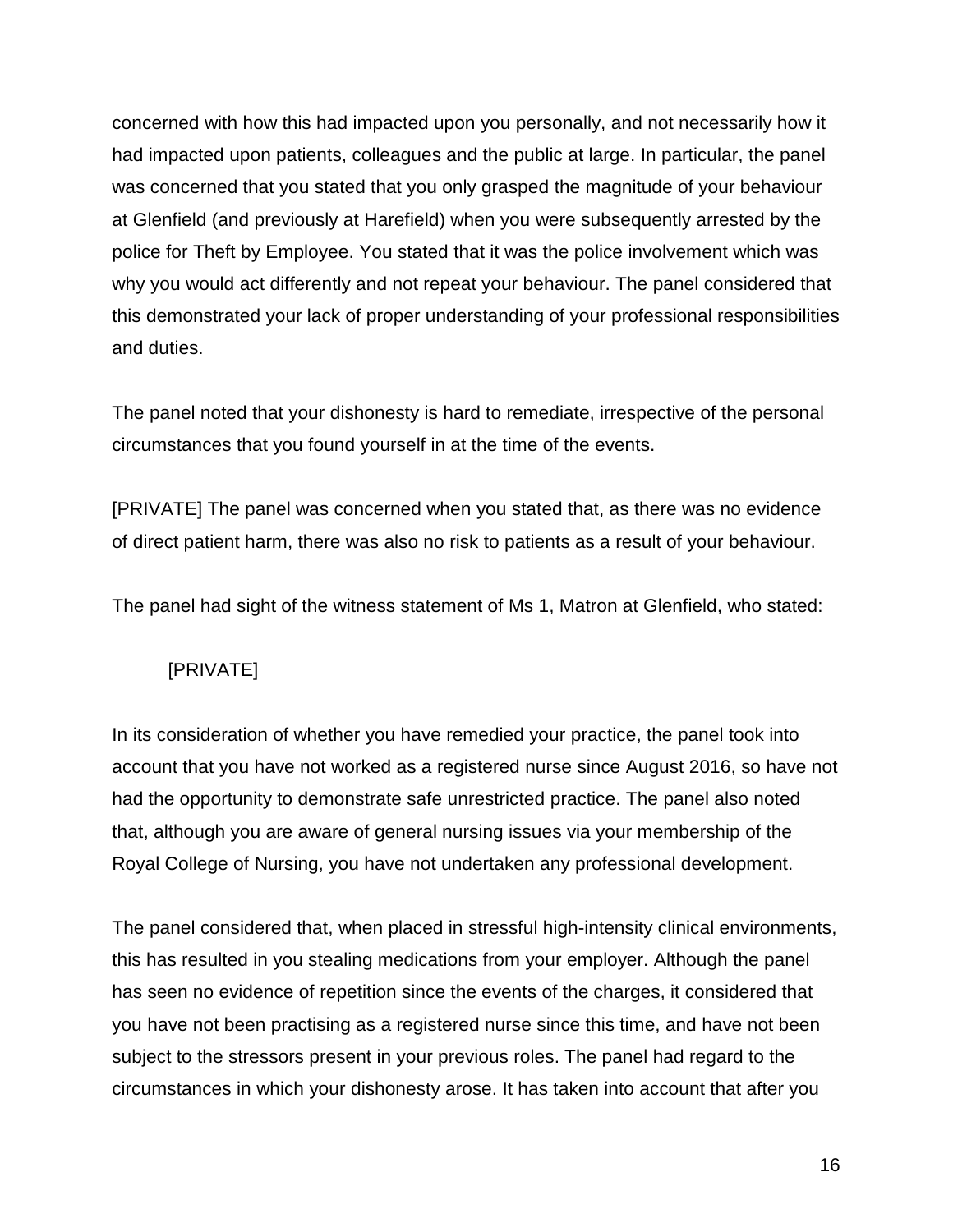secured employment at Glenfield, you repeated your behaviour when you found yourself in a stressful situation. You have not practised as a nurse since your time at Glenfield. In the circumstances, the panel concluded that there is a likelihood that you will repeat your misconduct. Also, in the absence of your full insight into your actions, the panel determined that there remains a risk of repetition, and decided that a finding of impairment is necessary on the grounds of public protection.

The panel bore in mind that the overarching objectives of the NMC are to protect, promote and maintain the health safety and well-being of the public and patients, and to uphold and protect the wider public interest, which includes promoting and maintaining public confidence in the nursing profession and upholding the proper professional standards for members of that profession. The panel considered that, on the basis of the charges found proved, the wider public interest would be undermined if a finding of current impairment were not made. The panel therefore determined that, in this case, a finding of impairment on public interest grounds is also required.

Having regard to all of the above, the panel was satisfied that your fitness to practise is currently impaired.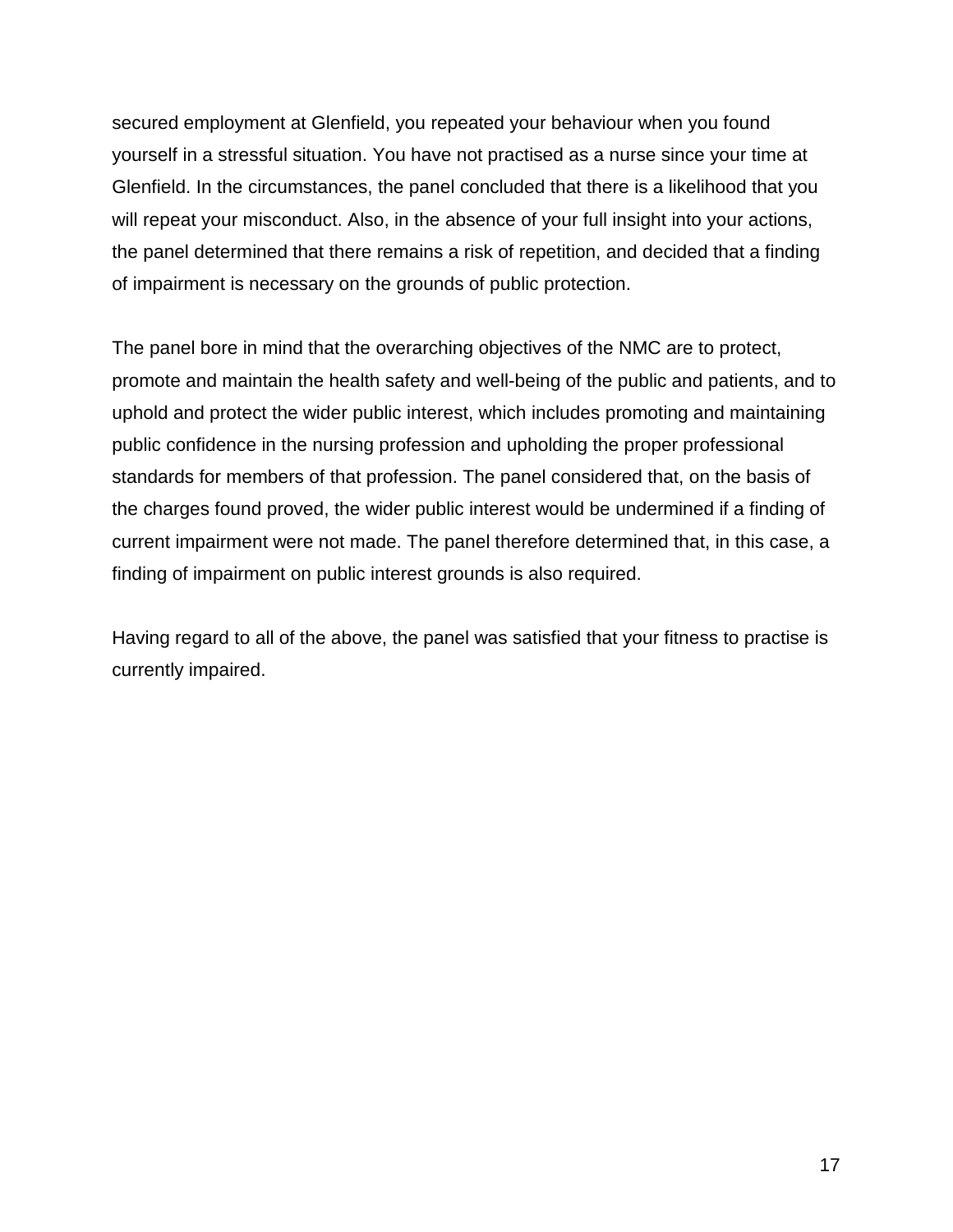#### **Determination on sanction**

The panel considered this case very carefully and decided to make a striking-off order. It directs the registrar to strike you off the register. The effect of this order is that the NMC register will show you have been struck-off the register.

In reaching this decision, the panel had regard to all the evidence that has been adduced in this case as well as the submissions of Ms Fung and Mr Claxton. The panel accepted the advice of the legal assessor. The panel bore in mind that any sanction imposed must be appropriate and proportionate and, although not intended to be punitive in its effect, may have such consequences. The panel had careful regard to the Sanctions Guidance (SG) published by the NMC, but recognised that the decision on sanction is a matter for the panel, exercising its own independent judgement.

Before making its decision on the appropriate sanction, the panel established the aggravating and mitigating features in this case.

The panel considered the aggravating features to be:

- your misconduct was extremely serious, and involved prolonged and repeated dishonesty, including whilst you were subject to a referral to the NMC;
- you breached the trust of your employers and abused your position as a registered nurse;
- a real potential for patient harm;
- a significant risk of repetition;
- no evidence of remediation;
- your remorse is currently self-centric;
- your limited insight; and
- public interest in this case.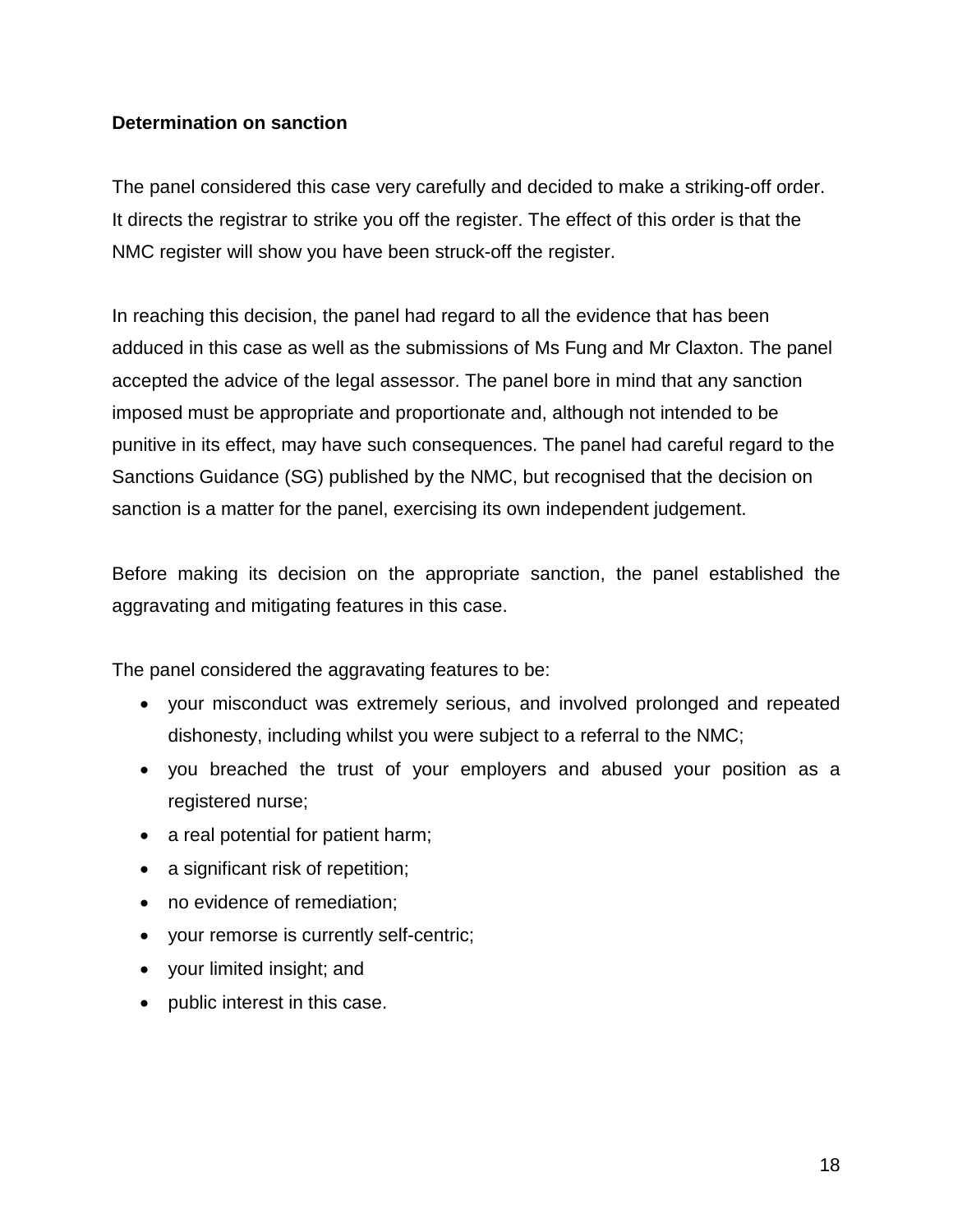The panel considered the mitigating features to be:

- you have engaged throughout this hearings process, including attended this hearing;
- [PRIVATE]
- you have demonstrated some general remorse and some evidence of developing insight;
- you made some early admissions and pleaded guilty to Theft by Employee at Leicester and Rutland Magistrates Court; and
- you referred yourself to the NMC in relation to the events of charge 2.

The panel reminded itself as to its decision in respect of misconduct and impairment.

The panel first considered whether to take no action, but concluded that this would be inappropriate in view of the seriousness of the case. The panel decided that it would be neither proportionate nor in the public interest to take no further action.

Next, in considering whether a caution order would be appropriate in the circumstances, the panel took into account the SG, which states that a caution order may be appropriate where "the case is at the lower end of the spectrum of impaired fitness to practise and the panel wishes to mark that the behaviour was unacceptable and must not happen again". The panel considered that your misconduct was not at the lower end of the spectrum and that a caution order would be inappropriate in view of the seriousness of the case. The panel further considered that your practice requires some form of restriction in order to suitably protect the public. The panel therefore decided that it would be neither proportionate nor in the public interest to impose a caution order.

The panel next considered whether placing conditions of practice on your registration would be a sufficient and appropriate response. The panel was mindful that any conditions imposed must be proportionate, measurable and workable. The panel was of the view that there are no practical or workable conditions that could be formulated, given the nature of the charges in this case. The misconduct identified in this case,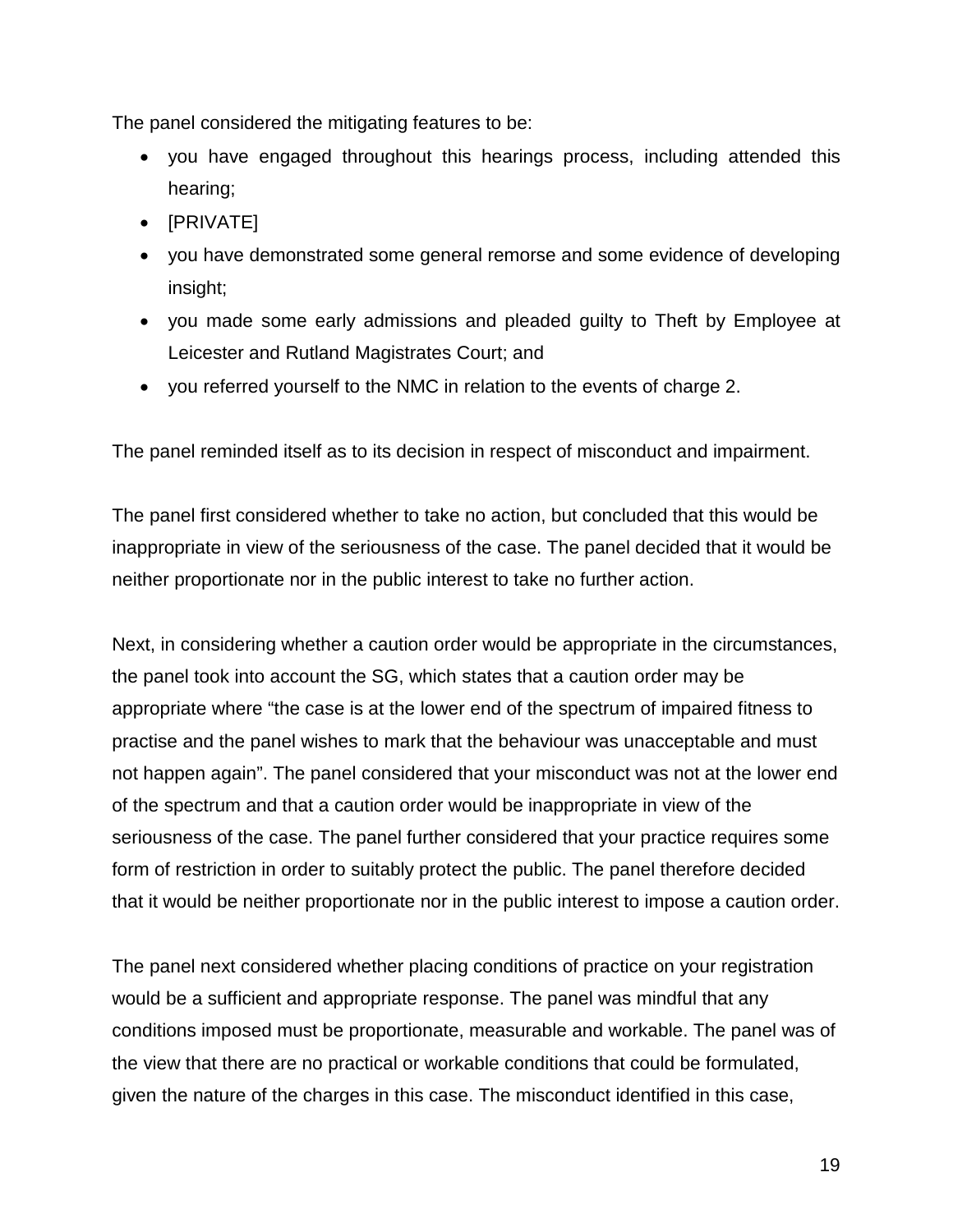namely the theft of medications from your employers and inherent dishonesty, is not something that can be addressed through retraining. In addition, the panel considered your present circumstances, and that you are not currently able to comply with any conditions as they relate to your practise as a registered nurse. Further, the panel concluded that the placing of conditions on your registration would not adequately address the seriousness of this case and would not protect the public, or uphold the wider public interest.

The panel then went on to consider whether a suspension order would be an appropriate sanction. The SG indicates that a suspension order would be appropriate where (but not limited to):

- a single instance of misconduct was identified but a lesser sanction is not sufficient;
- there is no evidence of harmful deep-seated personality or attitudinal problems;
- no evidence of repetition of behaviour since the incident; and
- the Committee is satisfied that the nurse or midwife has insight and does not pose a significant risk of repeating behaviour.

The panel considered that your misconduct was over a prolonged period of time and involved a repetition of your behaviour at another hospital, which occurred after being dismissed by one employer and referred to the NMC. The panel further considered that your lack of insight into how your actions affected those around you indicated evidence of a deep-seated attitudinal problem [PRIVATE]. The aggravating factors that the panel took into account, in particular, included the potential risk of patient harm, as well as your lack of insight into the impact your failings may have, raising the issue of repetition.

The panel took into account the mitigation put forward on your behalf by Mr Claxton. [PRIVATE]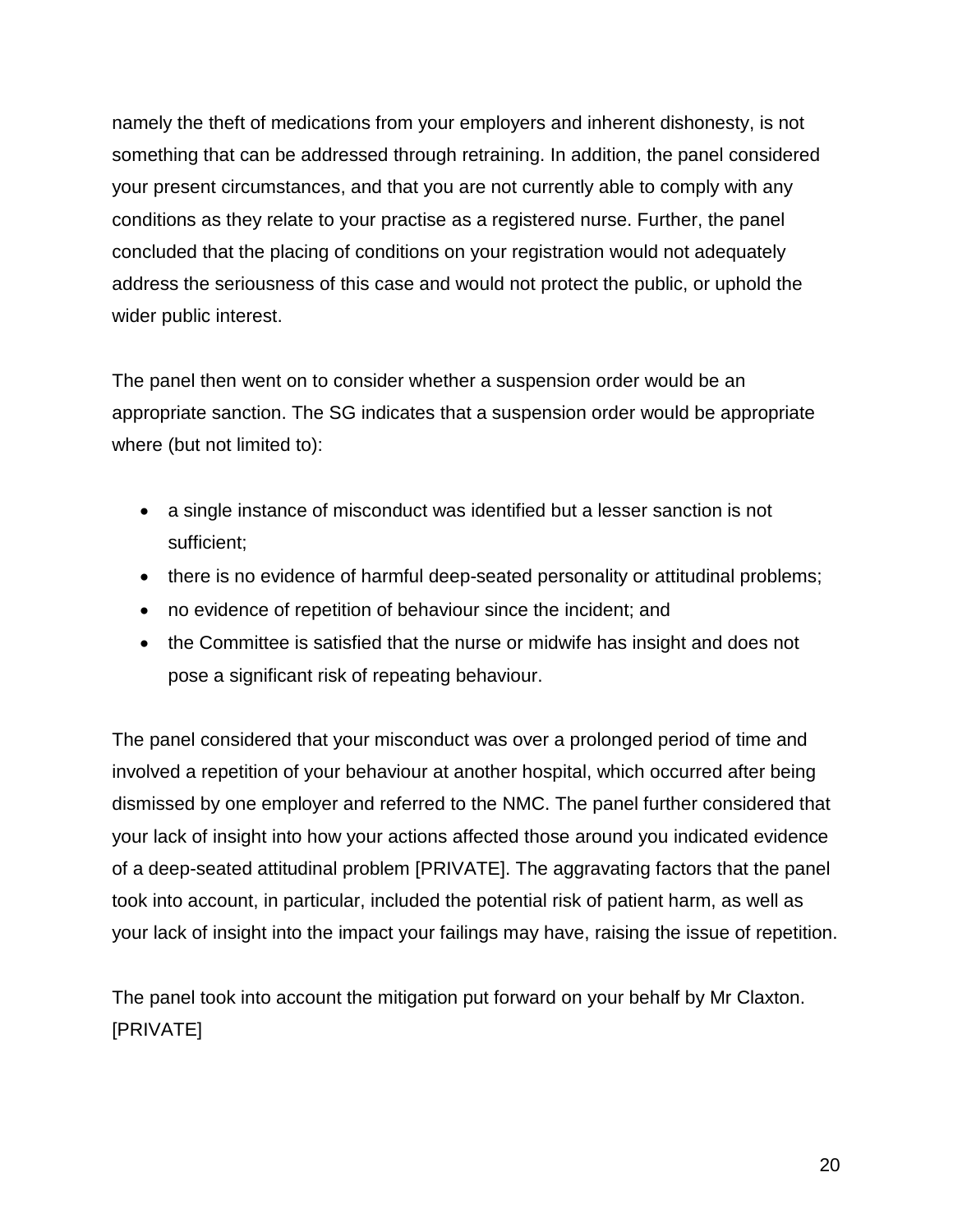However, in this particular case, the panel determined that a suspension order would not be a sufficient, appropriate or proportionate sanction. [PRIVATE] There was no patient harm caused, but in the panel's view, that is a fortunate position and not as a result of your conduct. The panel views this conduct as extremely serious indeed.

The panel has not received any information to alleviate its concerns that you would not repeat your behaviour again if placed in a clinical environment with access to medications. The panel has also not received any references, concerning your nursing practice and/or current employment, or testimonials as to your character, in order to support your position.

The conduct, as highlighted by the facts found proved, was a significant departure from the standards expected of a registered nurse. The panel noted that the serious breach of the fundamental tenets of the profession evidenced by your actions is fundamentally incompatible with your remaining on the register.

Finally, in looking at a striking-off order, the panel took note of the following from the SG:

This sanction is likely to be appropriate when the behaviour is fundamentally incompatible with being a registered professional, which may involve any of the following factors:

- A serious departure from the relevant professional standards.
- Doing harm to others or behaving in such a way that could foreseeably result in harm to others, particularly patients or other people the nurse or midwife comes into contact with in a professional capacity.
- Abuse of position.
- Dishonesty, especially where persistent or covered up.
- Persistent lack of insight into seriousness of actions or consequences.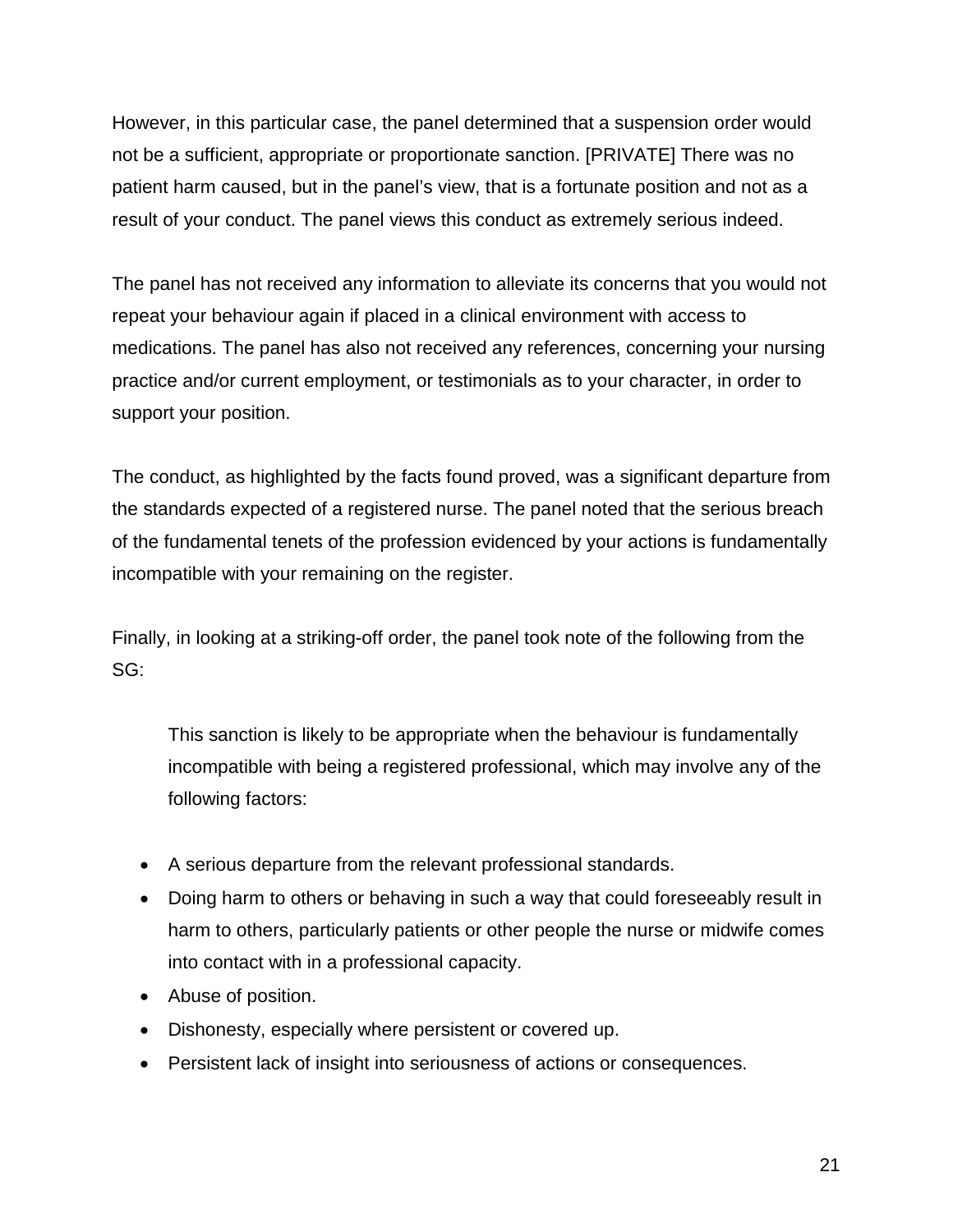Your actions were significant departures from the standards expected of a registered nurse, and are fundamentally incompatible with you remaining on the register. The panel was of the view that the findings in this particular case demonstrate that your actions were serious and to allow you to continue practising would undermine public confidence in the nursing profession and in the NMC as a regulatory body.

Balancing all of these factors and after taking into account all the evidence before it during this case, the panel determined that the appropriate and proportionate sanction is that of a striking-off order.

The panel considered that this order was necessary to mark the importance of maintaining public confidence in the profession, and to send to the public and the profession a clear message about the standard of behaviour required of a registered nurse.